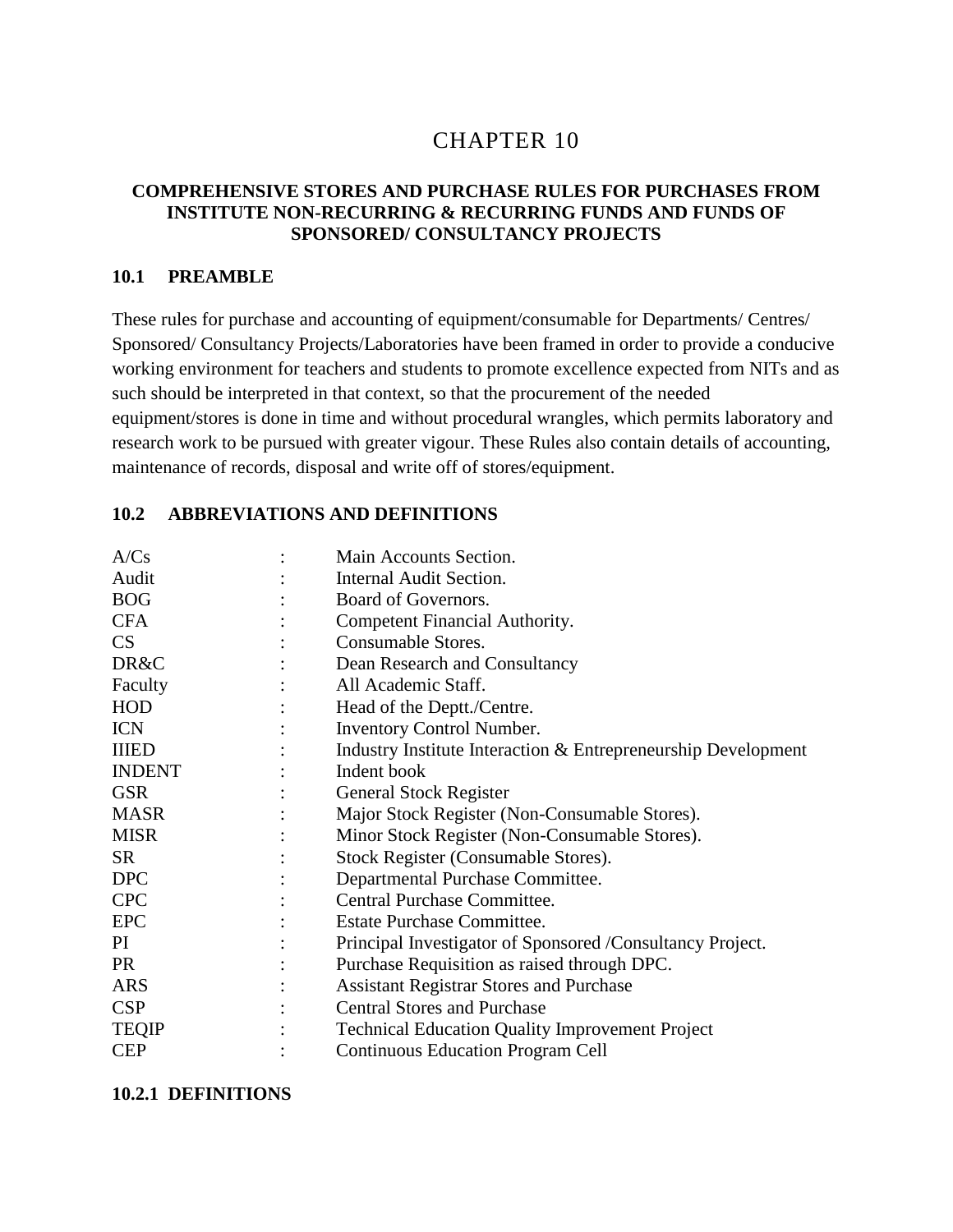#### **The definitions in this section should be interpreted in the context of this document only.**

**Department:** Department shall imply Department/Inter-Disciplinary program/ Centre/ Central Facility/ Unit or any entity in the Institute which has a separately allocated budget.

**Project:** Project shall mean any sponsored consultancy project or any other activity which has a valid project number given by the DR&C/TEQIP/CEP etc. of the Institute.

**Principal Investigator:** Any faculty of the Institute, whose name is recorded as a Project Investigator in the records pertaining to the project in the office of DR&C/TEQIP/CEP etc. At any point in time only the first named Project Investigator in the records of the Project in the R&C office will be identified as the Principal Investigator for operational purposes (e.g. exercise of financial powers).

**Associated Department:** The associated department of a project is the department to which the PI of the project belongs.

**Buyer:** Any faculty/group A officer who draws advance or signs as purchaser. Seller: A seller refers to the company/vendor/dealer/agent/individual from whom the institute may buy goods or services.

**Temporary Advance:** It is an advance which can be taken to meet contingent expenses on MASR/MISR/CS/Miscellaneous items. This should normally be taken from the appropriate budget head.

**Imprest:** It is a rolling advance which is taken to meet day to day contingent expenditure of minor nature.

## **10.3 CLASSIFICATION OF STORES**

**10.3.1** All stores procured shall be classified into three categories viz. MASR - Major Stock Register (Non-Consumable stores), MISR - Minor Stock Register (Non-Consumable stores) and SR – Stock Register (Consumable Stores).

**10.3.2 Major Stock Register (MASR)** - Stores satisfying any one of the following conditions shall be classified as Major Assets:

- i) Stores which are intended to be used over prolonged periods (more than 5 years) before becoming unusable or obsolete and costing above Rs.l5,000/-;
- ii) Wooden, steel furniture and office equipment.

**Examples:** The examples are indicative and not exhaustive). Plants, machinery, instruments, printers, motors, assembled instruments, fabricated equipment.

**10.3.3 Minor Stock Register (MISR):** Stores satisfying any one of the following conditions shall be classified as Minor Assets: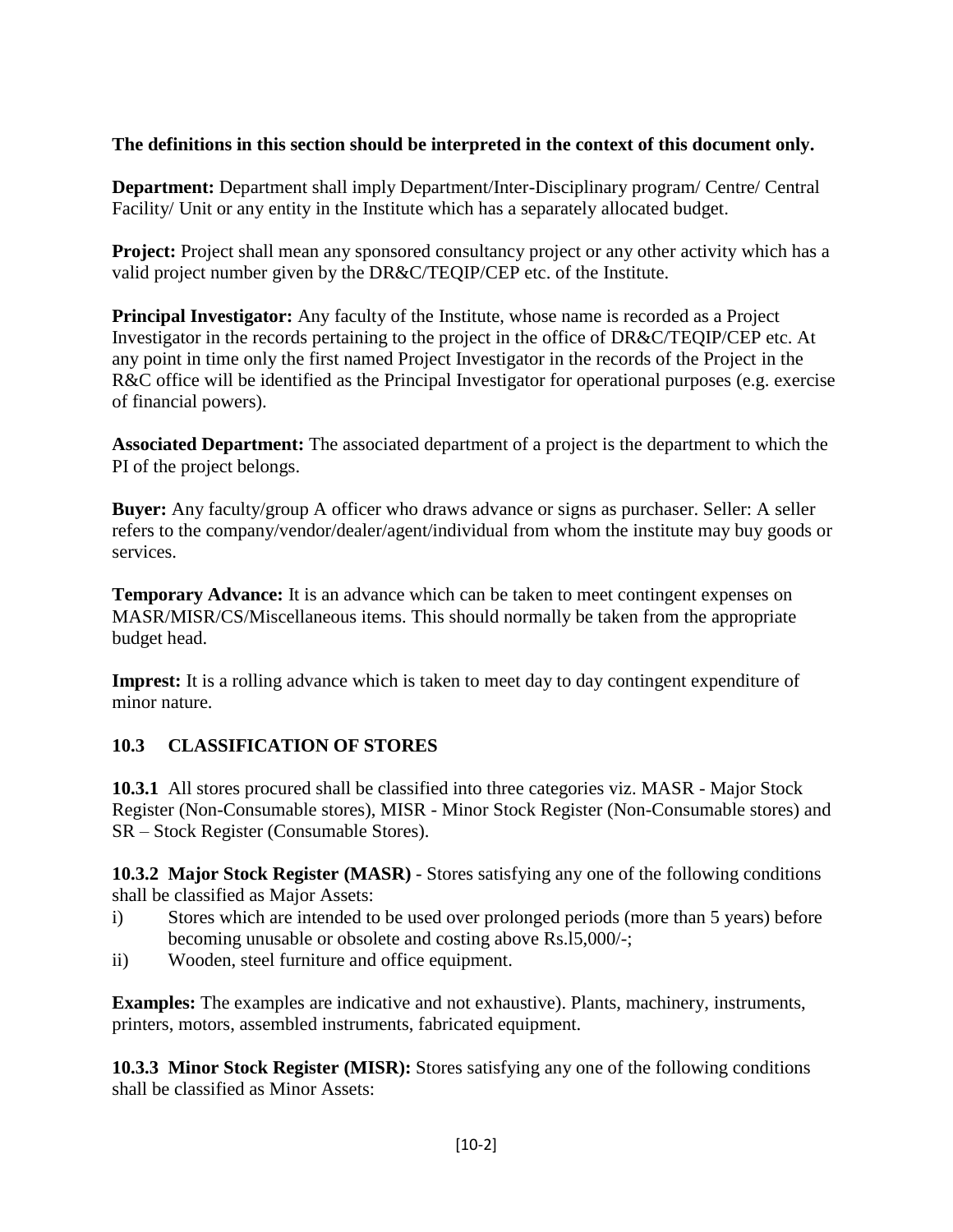- i) Stores costing any amount and having useful life of less than five years, which lose rapidly their value/relevance with the lapse of time or have very little or negligible disposal value.
- ii) Stores which can be upgraded either by replacing components/parts or which can be rendered obsolete by the release of new versions or editions. Typically, such stores were earlier classified under MASR.
- iii) stores which are intended to be used over prolonged periods and costing less than Rs.l5,000/-.

**Examples:** Personal Computers (PCs), computer accessories, software.

**10.3.4 Stock Register (Consumable Stores) (SR):** Stores satisfying any of the following conditions shall be classified as Consumable Stores:

- i) Stores which exhaust with the lapse of time;
- ii) Stores which are rendered unusable due to normal wear and tear;
- iii) Stores which have negligible disposal value;
- iv) Spares of equipment etc. under MASR or MISR category.

**Examples:** Chemicals, stationary items, printer ribbons and cartridges, floppies, CD ROMS, magnetic tape, electronic components like resistors, capacitors, connectors, electrical wires, plugs, switches, tool bits and hand tools etc.

#### **10.4 COMPETENT FINANCIAL AUTHORITY**

#### **10.4.1 Purchase of Stores and Services:**

| <b>Individual Item Costing (Rs.)</b> |
|--------------------------------------|
| Up to Rs.1, $00,000/$ -              |
| Up to Rs.5, $00,000/$ -              |
| above Rs.5, 00,000/-                 |
|                                      |

#### **10.4.2 Write-off and Disposal of Stores:**

| <b>CFA</b>                          | <b>Normal Wear and Tear</b><br><b>Individual Item Costing (Rs.)</b>    | <b>Abnormal Wear and Tear</b><br><b>Individual Item Costing (Rs.)</b> |
|-------------------------------------|------------------------------------------------------------------------|-----------------------------------------------------------------------|
| HOD                                 | Up to Rs.10, 00,000/- (Total<br>Amount not to exceed                   | Nil                                                                   |
|                                     | $Rs.1, 00,000/-$ )                                                     |                                                                       |
| Deputy Director<br>(Administration) | Up to Rs.1, 00,000/- (Total<br>amount not exceed<br>$Rs.5, 00,000/-$ ) | Up to Rs.5, $000/-$                                                   |
| Director                            | Up to Rs.5, 00,000/- (Total                                            | Up to Rs. $10,000/-$                                                  |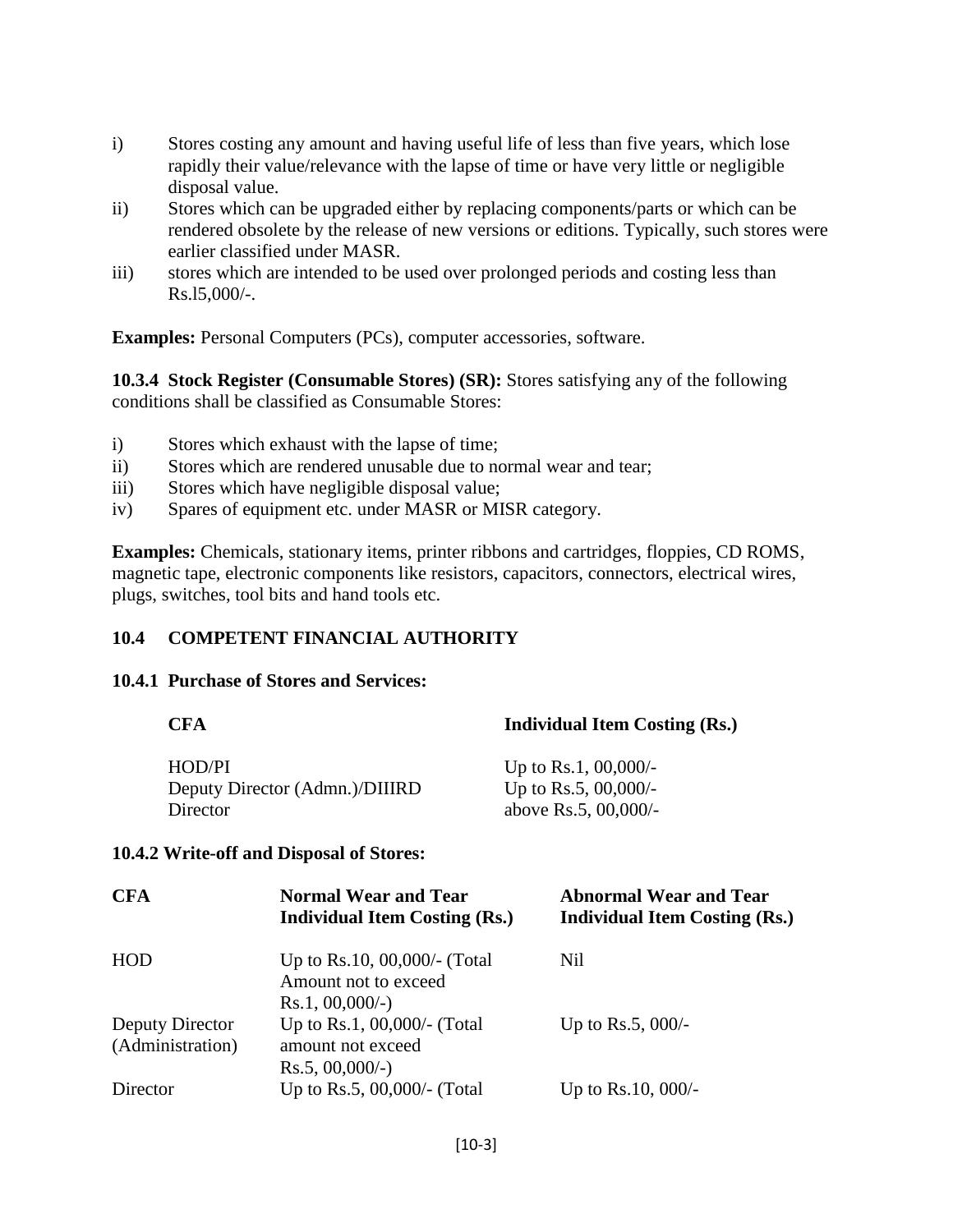|                           | amount not to exceed Rs.       |                    |
|---------------------------|--------------------------------|--------------------|
|                           | $10, 00, 000/$ -               |                    |
| <b>Board of Governors</b> | above Rs.5, $00,000/$ - (Total | above Rs.10, 000/- |
|                           | amount exceeding Rs.           |                    |
|                           | $10, 00, 000/$ -               |                    |

#### **10.4.3 Delegation of Administrative and Financial Powers**

In the 23<sup>rd</sup> Finance Committee meeting held on 07/10/2013 approved the following delegation of administrative and financial powers in their respective area of domains, in the interest of efficiency and decentralization of powers. All these powers are subject to the pre-audit.

| S. No.                      | <b>Designation</b>                                    | <b>Powers</b>                                                                                                                               |
|-----------------------------|-------------------------------------------------------|---------------------------------------------------------------------------------------------------------------------------------------------|
|                             | Deans, HoDs and Principal Investigators of<br>project | Up to Rs. 50, 000/-                                                                                                                         |
| $\mathcal{D}_{\mathcal{L}}$ | Registrar                                             | Up to Rs. $250,000/-$                                                                                                                       |
| 3                           | Dy. Registrar                                         | Up to Rs. 30, $000/-$ and to make all<br>statutory payments such as bills of<br>telephone, water, taxes etc. without<br>any financial limit |
| 4                           | <b>Assistant Registrar</b>                            | Up to Rs. $15,000/-$                                                                                                                        |

#### **10.4.4 Authorized Signatories of Cheques and RTGS**

In the 23rd Finance Committee meeting held on 07/10/2013 approved the following change of authorized signatories of cheques and RTGS.

| <b>S. No.</b>  | <b>Amount of Cheque/RTGS</b>                    | <b>Signatory Authority</b>                                             |
|----------------|-------------------------------------------------|------------------------------------------------------------------------|
|                | Up to Rs. $15,000/-$                            | Assistant Registrar $(A/c)$                                            |
| 2              | From Rs. $15,001/-$ to Rs. $50,000/-$           | Dy. Registrar (Accounts)                                               |
| 3              | From Rs. 50, 001/- to Rs. 100, 000/-            | Jointly by Dy. Registrar (Accounts)<br>and Assistant Registrar $(A/c)$ |
| $\overline{4}$ | From Rs. $100$ , $001/-$ to Rs. $250$ , $000/-$ | Registrar or Dean (Admin.)                                             |
| 5              | From Rs. 250, 001/- to Rs. 500, 000/-           | Any two out of Registrar, Dy.<br>Registrar (A/c) or Dean (Admin)       |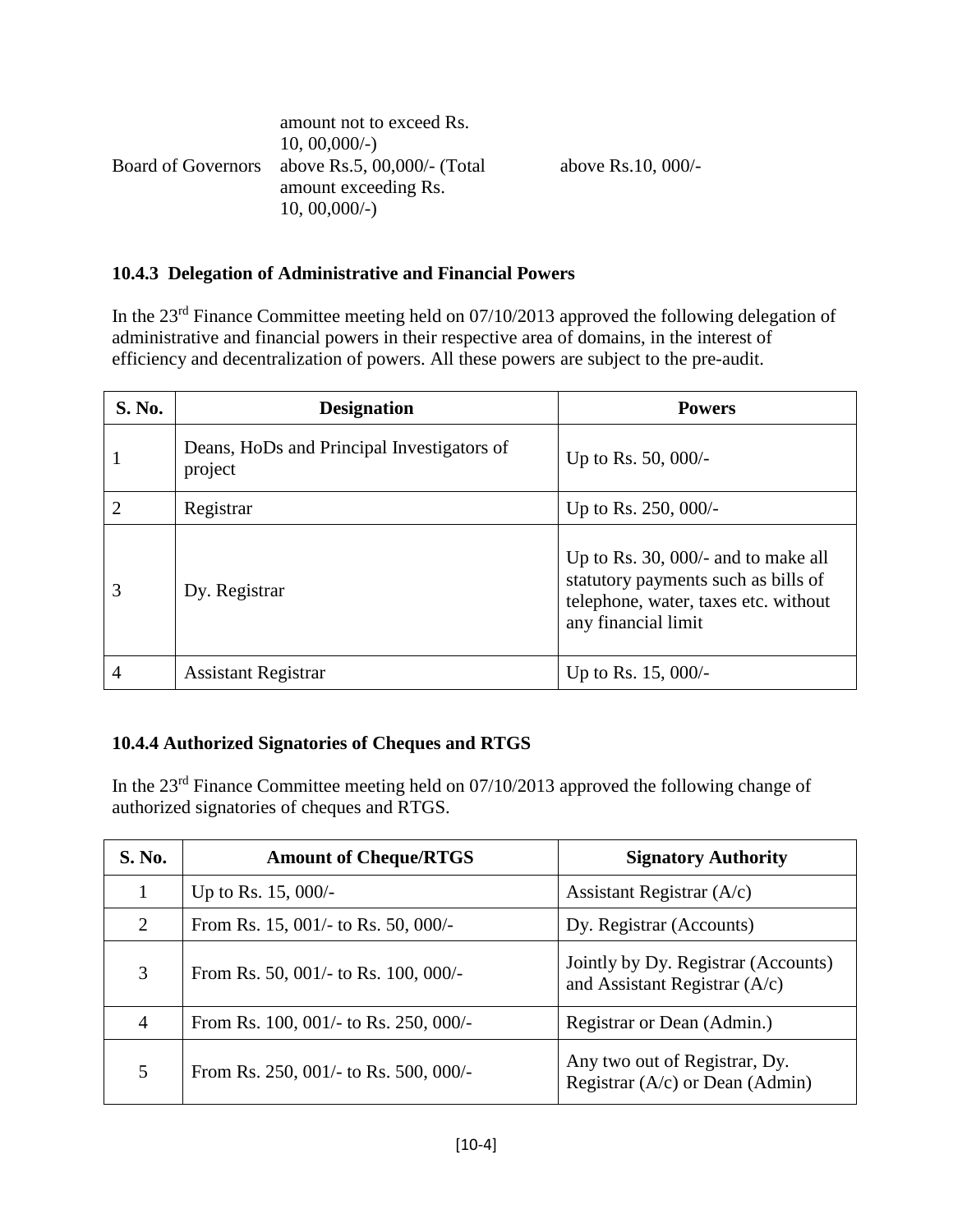#### **10.5 GENERAL PROCEDURE AND RULES FOR ALL PURCHASES**

- **10.5.1** Purchase/ upgradation/ exchange of equipment, components, minor famishing, office equipment, consumables, stationary, hiring of services /annual maintenance contracts etc. shall be effected through the following systems of purchase except where stated otherwise. This shall be applicable to all purchases through the recurring/non-recurring budget heads and through funds received for sponsored/consultancy projects, except out of Rinds earmarked for Works Department:
	- 1) SARAL Purchase.
	- 2) SUGAM Purchase (Purchase through Purchase Committee).
	- 3) Purchase through Quotations/Tenders and Rate Contract.
	- 4) Purchase for MNIT Dispensary.
	- 5) International Purchase.

Flow Diagrams for different systems of purchases as in para 5.1 are given at Annexure-I.

#### **Systems of Purchases**

#### **10.5.2 SARAL Purchase: (**Purchase of Goods without Quotation)

A buyer may make purchases upto a ceiling of Rs. 50, 000/- after ensuring the reasonability of prices. The purchase may be effected either through a permanent imprest held in the name of the HOD or his nominee/PI or through a temporary advance of upto Rs. 50,000/- that may be specifically drawn for the purchase in the name of a buyer or through credit after obtaining the approval of the CFA.

#### **10.5.3 SUGAM Purchase** (Purchase through Purchase Committee)

The composition of the Purchase Committee for the purchase of total costing above Rs. 50, 000/ and upto Rs. 5, 00, 000/- only on each occasion may be made on the recommendation of duly constituted Purchase Committee. The committee shall consist of atleast three faculty/Group A Officers and HOD/Nominee (PI in case of projects). In order to ensure reasonability of the prices, the committee may survey the market to ascertain the reasonableness of rate, quality and specifications and identify the appropriate supplier. If necessary, the committee may draw advance upto Rs.100,000/- for making cash purchases.

**Note:** Large Purchases should not be split in smaller lots so as to qualify under SARAL and SUGAM Purchase.

#### **10.5.4 Purchase through Quotations:** (Limited Tender Enquiry)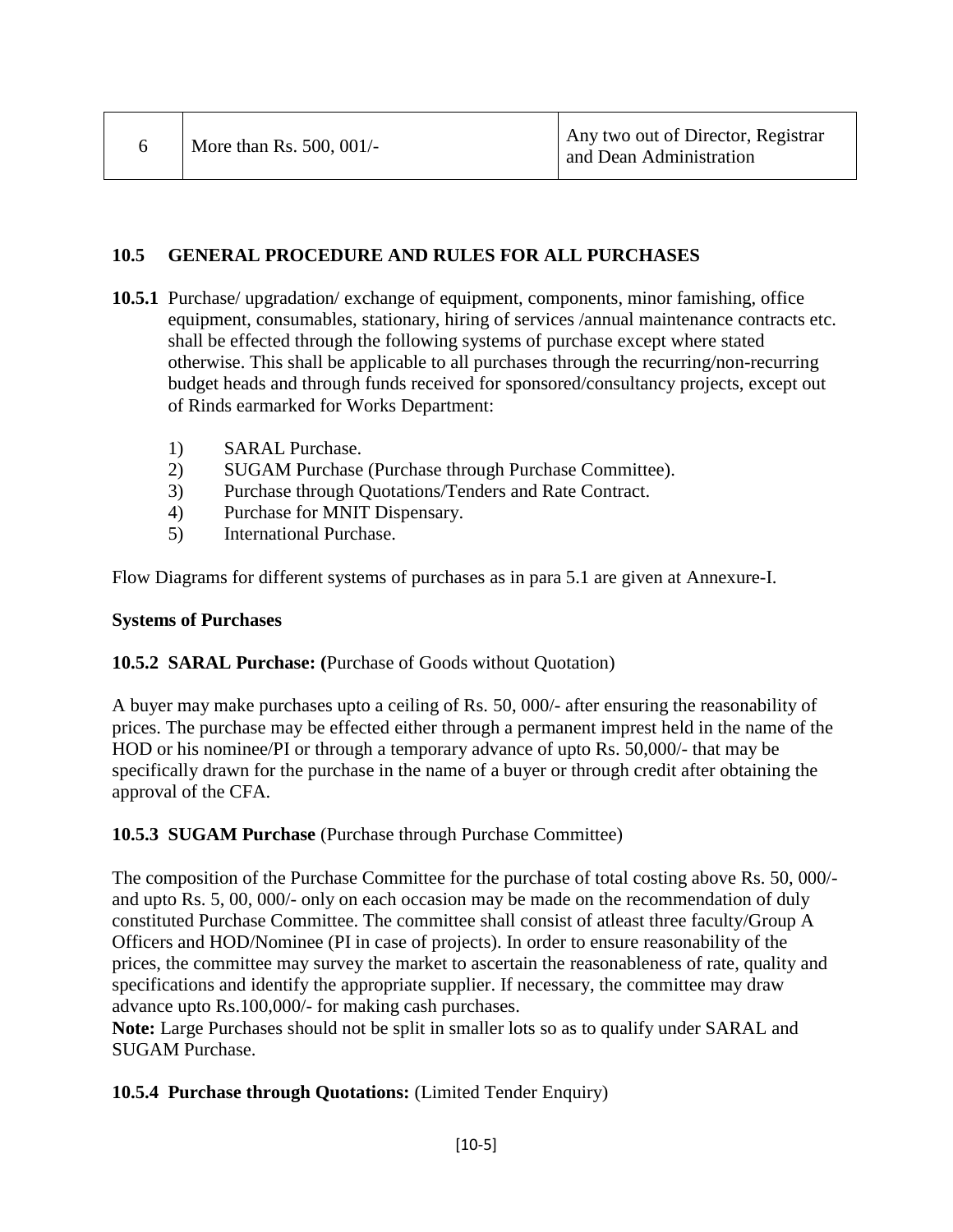Purchase of individual items with estimated cost above Rs.5,00,000/- and upto 25,00,000/- shall have to be through quotations, copies of bidding documents should be sent directly by speed post/ registered post/ courier/ email to firms which are borne on the list of registered suppliers for the goods. The number of supplier firms in limited tender enquiry should be more than three. To facilitate this, a Departmental Purchase Committee (DPC) is constituted for purchase of items upto Rs. 500, 000/- and Central Purchase Committee (CPC) constituted for purchase of items beyond Rs. 500, 000/- and upto Rs. 2500, 000/- as per details at para 5.4.1 and 5.4.2.

#### **10.5.4.1 Departmental Purchase Committee (DPC)**

*A. Constitution* 

| 1. Head of the Department        | Chairman |
|----------------------------------|----------|
| 2. Professor/Associate Professor | Member   |
| 3. Assistant Professor           | Member   |
| 4. Indenter                      | Member   |
| 5. $DR/AR(A/c)$                  | Member   |
| <b>B.</b> Financial Power        |          |

Up to Rs. 5.00 Lacs it includes purchase of machines, equipment, instrumentation repair, servicing, routine consumbables and raw materials. It excludes Furniture/ Printer/ Laptop/ Luxury items/ vehicle etc.

#### **10.5.4.2 Central Purchase Committee (CPC)**

- *A. Constitution*
- 1. Chairman
- 2. Dean (R&C)
- 3. One Expert Mechanical
- 4. One Expert Electrical
- 5. One Expert Computer
- 6. Indenter
- 7. HoD concerned
- 8. Coordinator
- 9. Dy. Registrar (Accounts)
- 10. Assistant Registrar (Stores & Purchases)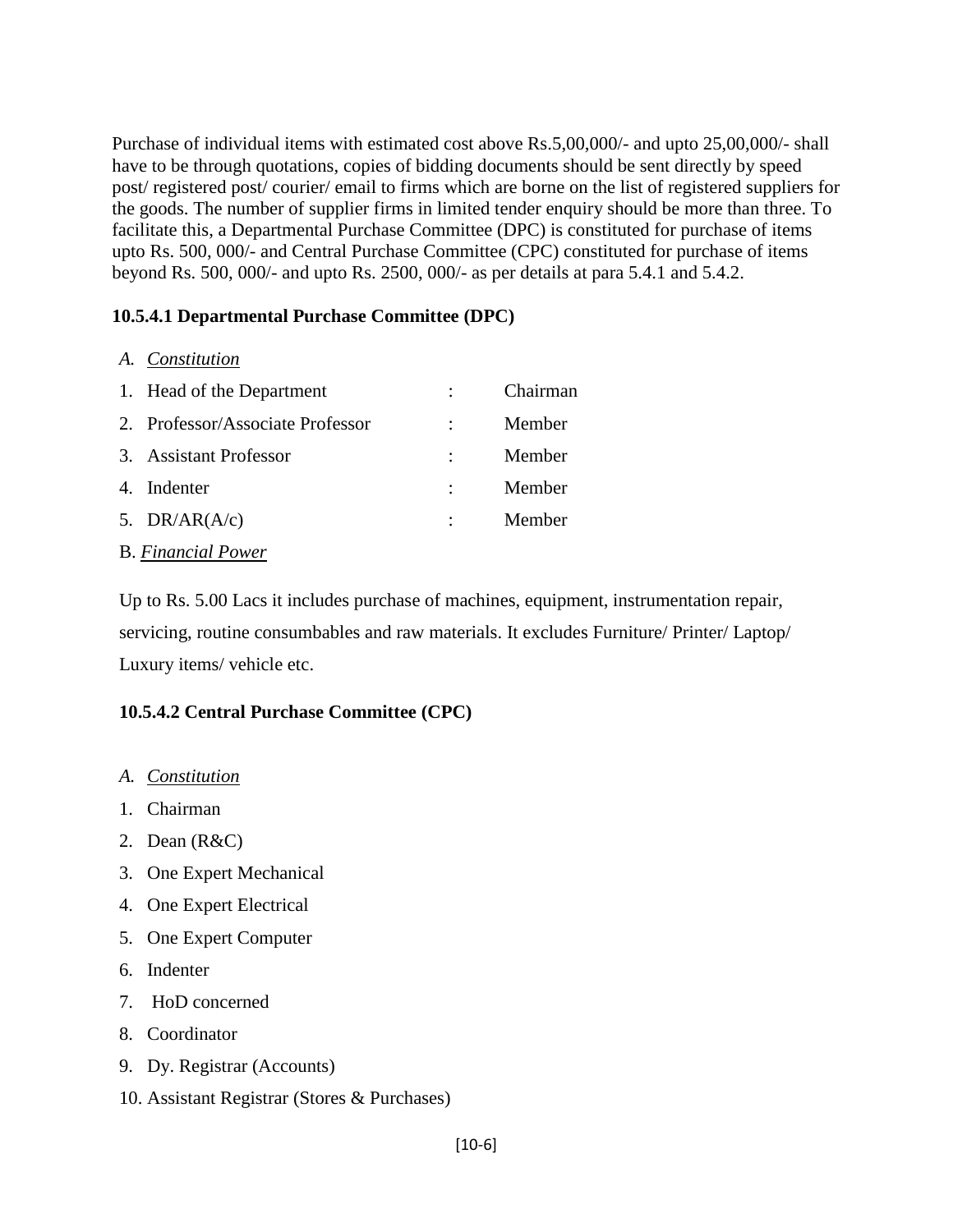11. Registrar (Member Secretary)

#### *B. Financial Powers*

Beyond Rs. 5.00 Lacs

#### **General Guidelines**

DPC may meet every fortnight and CPC may meet 3 times in a month or as per need.

The dates prefixed earmarked days may be worked out in meetings with members of committee.

## **10.5.4.3 Processing of Quotations**

Quotations may be invited or received either through post/courier service/press, by the department or Central Stores from the firms listed on the approved panel of suppliers. The notice inviting quotation should be sent either on blank NIQ format or by raising an indent and then NIQ through MIS. A panel of approved vendors for various items shall be maintained by Central Stores. The buyer may also recommend names of firms for inclusion in the approved panel. Thereafter, on the due date/time the individual quotations shall be opened in the presence of atleast two members of DPC/CPC by the Buyer or ARS depending upon who initially invited the quotations. All the quotations will be signed by the officials present at the time of opening. A comparative statement shall be prepared either by the buyer or the ARS as the case may be. The comparative statement along with the quotations will be submitted to the DPC/CPC for necessary recommendations.

The accepted quotations will be ringed (circled) in ink on the original quotation and on the comparative statement. Also a justification for the particular choice, i.e. being the lowest quotation or on technical grounds should be recorded on the comparative statement. Normally, the purchase shall be approved on the basis of atleast three quotations. However, the Director/his nominee can relax this condition on sufficient grounds on the recommendations of the DPC/CPC. In case of proprietary items, the item may be procured from the proprietary source on the basis of a single quotation after certification of the proprietary nature of the item by the seller/supplier. In such cases, wherever possible, the purchase price of similar item paid previously may be used as a benchmark to ensure reasonability of price.

The Purchase Order for the recommended items(s) shall then be raised by official of the Department/ARS depending upon who initiated the purchase. ARS will prepare the Supply Order and send the file to Audit/A/Cs as the case maybe. The Audit shall pre-audit the Supply Order. Since it also maintains budgetary record of non-recurring and recurring expenditure of all departments, it shall certify availability of funds etc. In case of projects, A/Cs shall certify the funds. Thereafter, approval for the purchase shall be obtained from the Competent Financial Authority (CFA) and the Supply Order duly stamped "checked" shall be sent to ARS for issue to vendor.

## **10.5.5 Purchase through Advertisement:** (Advertised Tender Enquiry)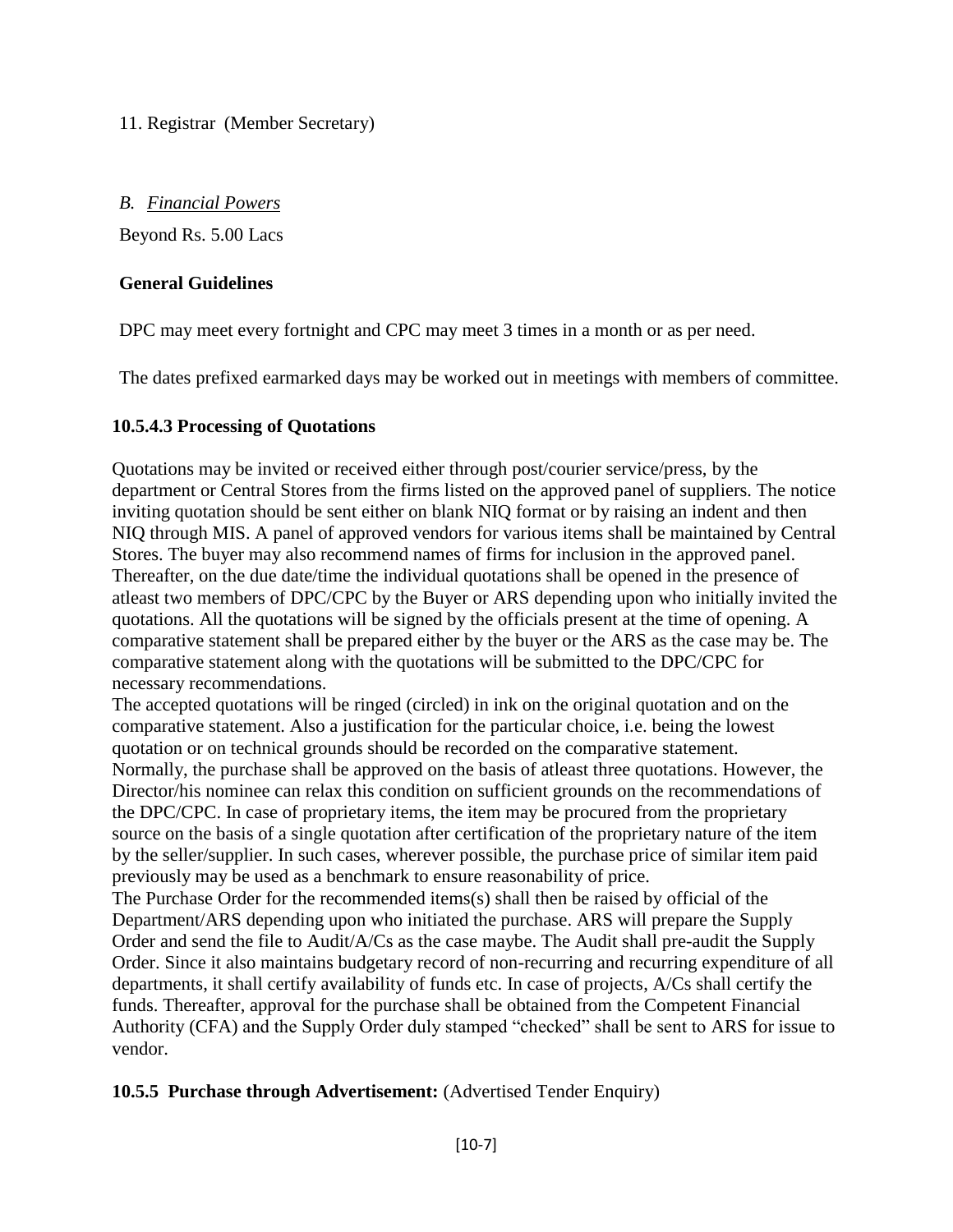Invitation to tenders by advertisement should be used for procurement of goods of estimated value Rs. 25 Lakh (Rupees Twenty Five Lakh) and above. Advertisement in such cases should be given in one national and one local newspaper having wide circulation and should be posted on institute website with all its advertised tender enquiries with complete bidding document and permit prospective bidders t make use of document downloaded from the website. If the department feels that the goods required quality, specifications may not be available in country and it is necessary to look for suitable competitive offers from abroad. The department may send copies of the tender notice to Indian embassies abroad and foreign embassies in India. The minimum time to be allowed for submission of bids should be three weeks from the date of publication of tender notice for obtaining bids from abroad the minimum period should be kept as four weeks or both domestic and foreign bidders.

#### **10.5.6 Dispensary Purchase**

In view of the special nature and requirement of medicines for the Institute Dispensary, Director may approve delegation of financial powers and special procedure as necessary from time to time.

#### **10.5.7 Custom and Excise Duty Exemption**

The Institute is exempted from payment of custom and excise duty vide Letter No. UT/V/RG-CDE (156)/2013 dated 12-11-2013. Institute is also exempted from payment of sales tax on scientific equipment and instruments if the seller is located in Jaipur only. In terms of these notifications, Registrar is the authorized signatory of the exemption certificates. Further, Institute is required to submit a consolidated report on the exemptions availed during the financial year. Therefore ARS shall issue the custom and excise duty exemption forms on submission of one copy of the Performa invoice to ARS.

## **10.6 DISCREPANCY IN SUPPLY**

**10.6.1** Where stores supplied are found not acceptable due to damage in transit, wrong supply and are consequently rejected, the department concerned or ARS shall immediately notify such rejection specifying the grounds on which such rejection has been made to the supplier directly depending upon who initiated the purchase and take necessary action for getting the items as the specification of the Supply Order.

**10.6.2** In case of IMPORTS the following will apply:

**10.6.2.1** Where stores are found partially defective and are considered to be capable of being rectified at the department or in the Workshops of the Institute, the particulars thereof shall be notified to the ARS at an early date specifying the exact nature of the defect and the estimated cost of repair/rectification. Extra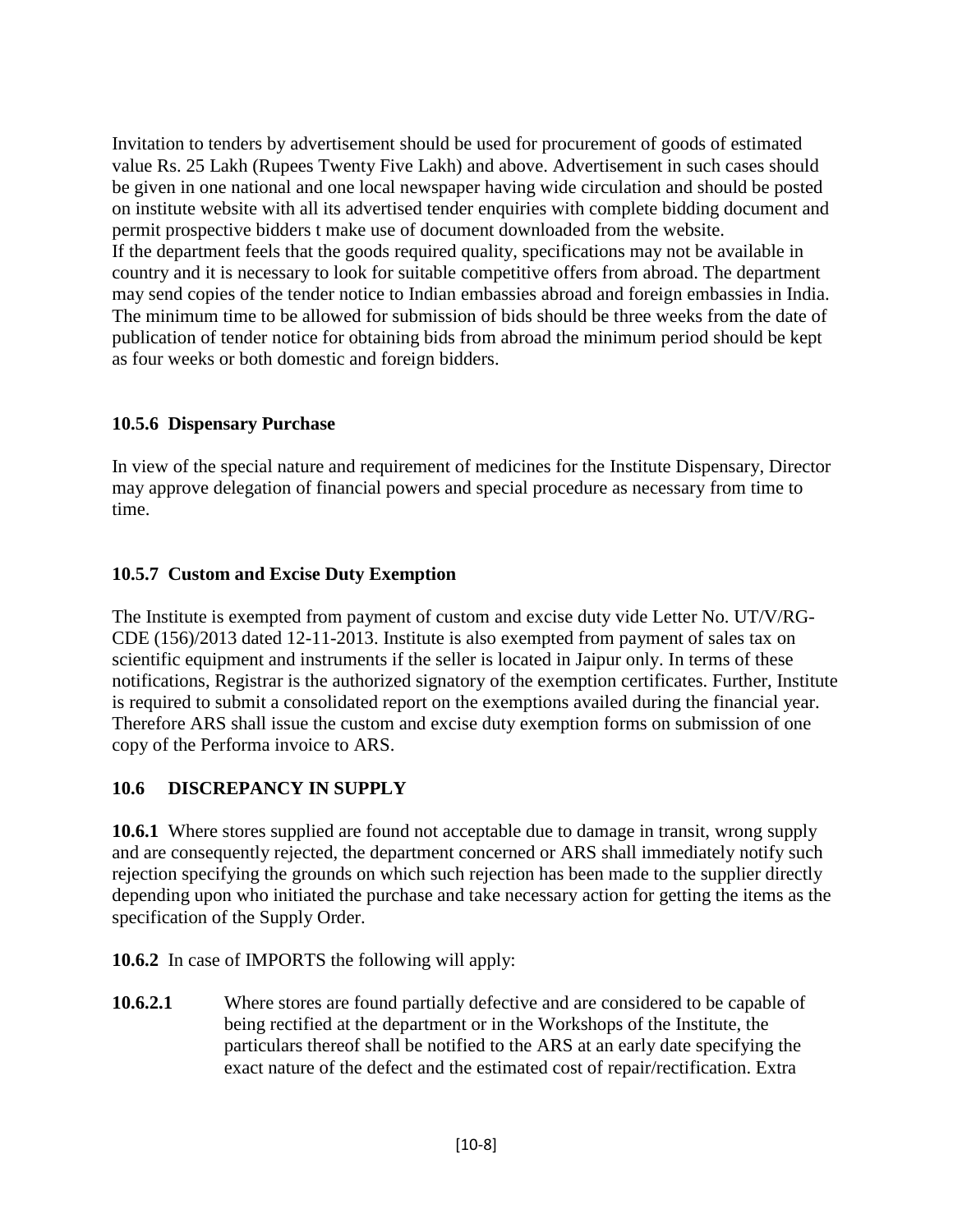expenditure, if any, in this regard shall be borne by the supplier for which necessary intimation shall be given to the supplier by the ARS.

- **10 6.2.2** When stores are found defective and it is considered necessary to have them repaired at the site under arrangement made by the supplier, particulars of such defects shall also be notified to the ARS at an early date specifying the exact nature of defect.
- **10.6.2.3** Where stores are found defective and it is necessary to have the defects rectified by returning the articles to the supplier, the particulars thereof shall also be notified to the ARS immediately specifying the exact nature of the defect.
- **10.6.2.4** In all such cases indicated above, the ARS shall report the discrepancy to the supplier concerned and ask for immediate action. Copies of such reports shall also be endorsed to the Department concerned.
- **10.6.2.5** Where packages of containers have been found damaged, broken and where such damages and breakages are attributable to handling in transit a claim shall be lodged with the transport agency immediately by the ARS on the basis of a certificate on shortage/damages granted by the railway and intimation should be sent to the supplier concerned and the HOD.
- **10.6.2.6** •• Notwithstanding anything contained herein, where a consignment is covered by insurance in transit and where defects/damages or breakages are attributable to handling in transit, appropriate claims for compensation shall be lodged by the ARS with the under- writers concerned additionally.
- **10.6.2.7** In case of the stores being rejected outright, these should be returned by the Department to the Store Purchase Section duly packed, who shall return such rejected stores to the Supplier promptly.
- **10.6.2.8** Where stores and equipment, partially or fully paid are found defective or otherwise rejectable the firms should be asked by the ARS to replace or to rectify the stores under their own arrangement and at their own cost at site. All expenditure for repair or replacement of defective stores supplied shall be borne by the Supplier.

#### **10.7 GENERAL REMARKS**

**10.7.1** A faculty member may draw only one advance at a time from the recurring and non-recurring grant of the Department/Centre/each Sponsored Project for purchases under any system of purchase. The total number of advances should normally be limited to 15% of faculty strength of the department. Once an adjustment account for an advance has been submitted to Audit/ Accounts, next advance could be drawn.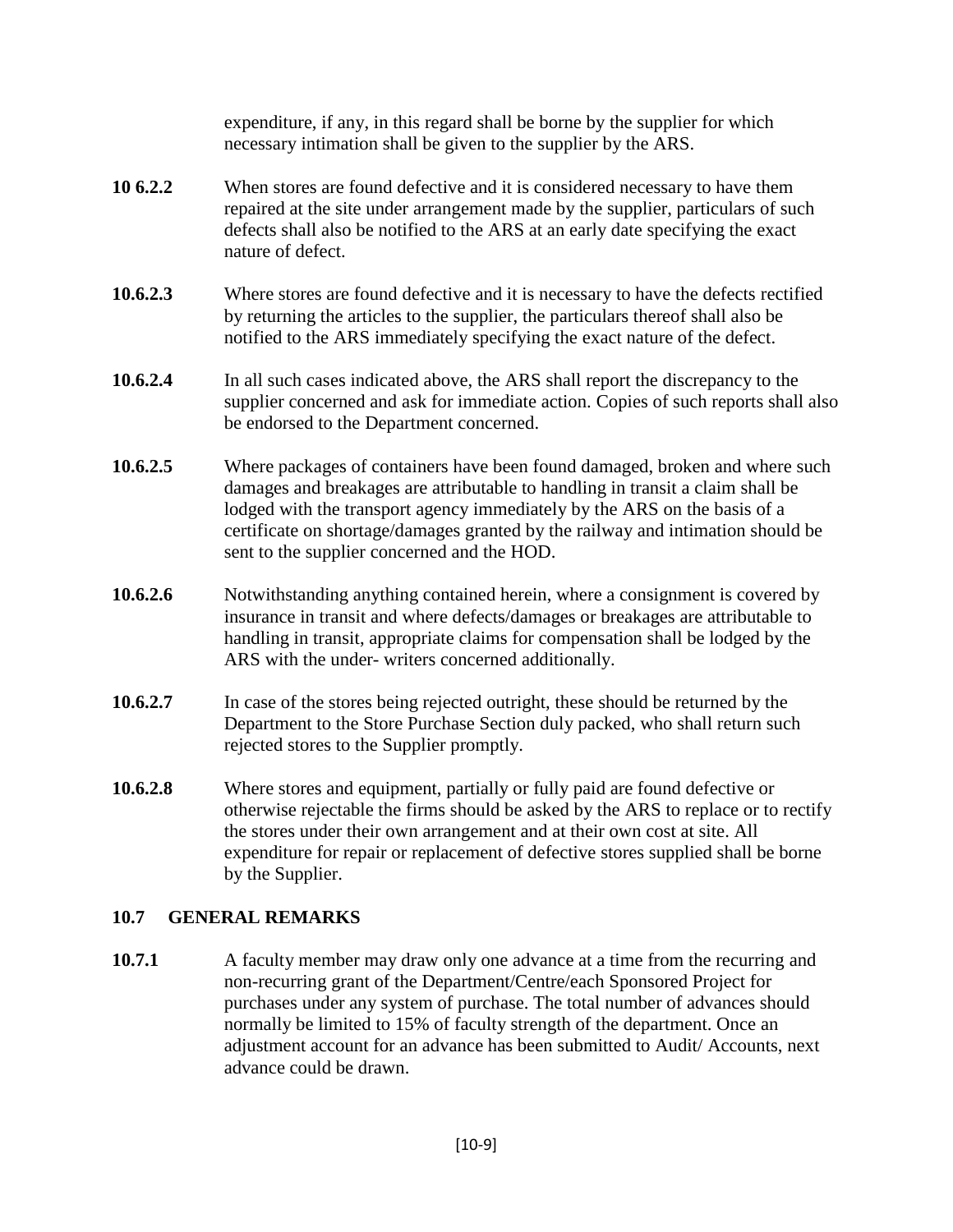| 10.7.2   | The role of the ARS is envisaged to be as follows:                                                                                                                                                                                          |  |
|----------|---------------------------------------------------------------------------------------------------------------------------------------------------------------------------------------------------------------------------------------------|--|
| 10.7.2.1 | Processing and clearance of International Purchases;                                                                                                                                                                                        |  |
| 10.7.2.2 | Maintaining approved panel of suppliers, for purchases through quotations/ press<br>tenders, in consultation with Departments/Centres/Pi;                                                                                                   |  |
| 10.7.2.3 | Complete processing including inviting quotations through post or press for<br>purchases of items with estimated value beyond $\mathbf{Rs.}$ 5,00,000/- on the basis of<br>specifications/requirements of indenting Departments/Centres/PI; |  |
| 10.7.2.4 | Processing of all items such stationary for administrative section only and liveries<br>etc. and their subsequent issue. Registrar will be the Head of the Department for<br>operating their budget heads;                                  |  |
| 10.7.2.5 | Maintenance of a Central Assets Register for items under MASR & MISR<br>category' of items;                                                                                                                                                 |  |

- 10.7.2.6 Conducting stock verification;
- **10.7.2.7** Issue custom duty, excise duty and sales tax exemption certificates.

#### **10.8 MAINTENANCE OF RECORDS, DISPOSAL/WRITE-OFF OF STORES, TRANSFER OF STORES**

This section describes the records pertaining to stores that must be maintained by ARS and Departments.

This section also describes the procedure for Stock Verification, the procedure for Write-off, Disposal, and Transfer of stores from one department to another. Upgradation as well as processing of documents.

## **10.8.1 MAINTENANCE OF RECORDS:**

A record of all purchases including the purchases through project funds shall be maintained by the Institute Stores in the Major category shall be recorded in the MASR and the Minor category in the MISR of the Institute. For consumable stores, an issue record as per Indent shall be maintained at the department level, in three files one each for purchases through funds of Institute, R&D Projects and TEQIP projects. Proper care needs to be taken by HOD/PI to monitor the consumption of consumable stores. Two Stocks registers one each for MASR and MISR shall also be maintained at the department level. To raise the Indent the buyer shall fill in Indent Book with issue details (details in para 10.3) and send the same to ARS. The officials of the ARS issue Voucher. These entries shall facilitate the Central Asset Registers, Stock Register for each department and Inventory Register of each official. Each entry shall also allocate an Inventory Control Number (ICN) to each Asset. ICN shall be unique for each item. The MASR & MISR Stock Register of each department will be send to Central Stores at the end of each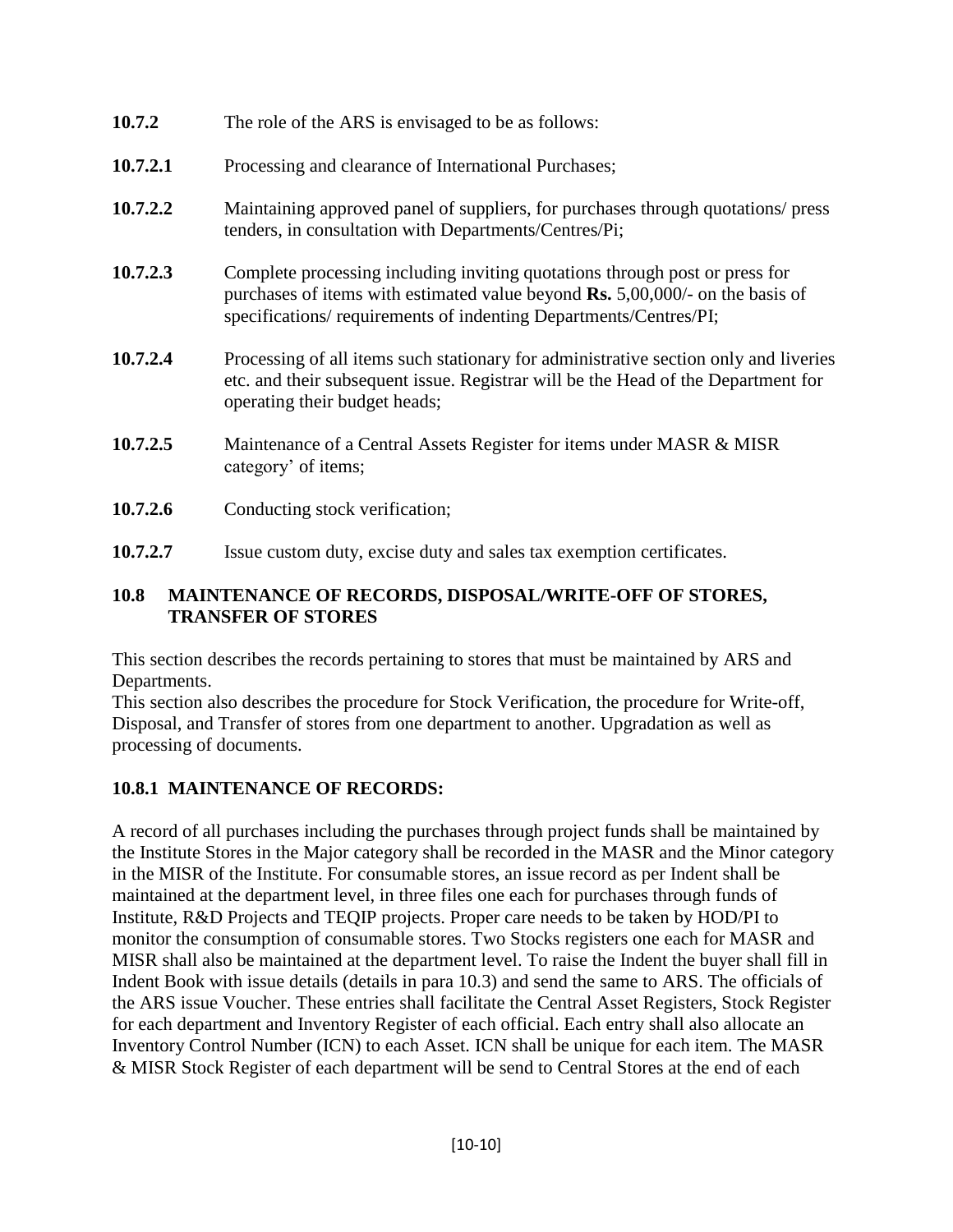financial year for verification, however additions and deletions to the stock during the quarter shall be sent quarterly.

In summary the following records need to be maintained by department and ARS:

## **Department**

- i) Stock Register for consumables and assets;
- ii) Inventories of officials;
- iii) Summary Sheet for consumables one each for Institute, R&D and TEQIP funds;

# **ARS**

i) Asset Register one each for Institute, R&D Projects and free aid/ gifts (includes TEQIP also).

#### **10.8.2 Processing of documents:**

#### **10.8.3 Stock Verification**

SPO shall appoint stock verifiers to conduct periodic (bi-annually) stock verification of all items on the various stock registers of the departments.

#### **10.8.4 Write-off and Disposal**

- **10.8.4.1** The HOD shall constitute a Stores Survey and Disposal Committee of not less than three members, at least two of whom will be professors or equivalent. This Committee shall survey the Major Stock (MASR) and Minor Stock (MISR) stores and recommend write-off for items which are not usable and serviceable. The Committee shall record the reasons for recommending write-off. HOD shall forward the report to ARS for obtaining the approval of CFA and deletion from the MAJOR/ MINOR Stock Register. Central Disposal Committee shall be constituted by the Director consisting of two Professors. DR  $(A/cs)$  & AR (Stores) and shall be responsible for getting the best possible price for the written off items in a speedy manner.
- **10.8.4.2** Parts/Systems/Accessories of a written off machine/instrument/equipment can be removed if considered usable by the department. The parts so removed shall be clearly mentioned in the survey documents. These parts will be converted as assets of zero' value. The ARS officials will make the Indent and Issue Vouchers as is done in case of new stores. The item description of such stores will contain the name & ICN of the asset from which the items were removed.
- **10.8.4.3** The disposal of written-off stores items will be the responsibility of Stores Purchase Section with the assistance/coordination of the Departments/Centres. The Departments/Centres/Sections/Units will make list of all items to be disposed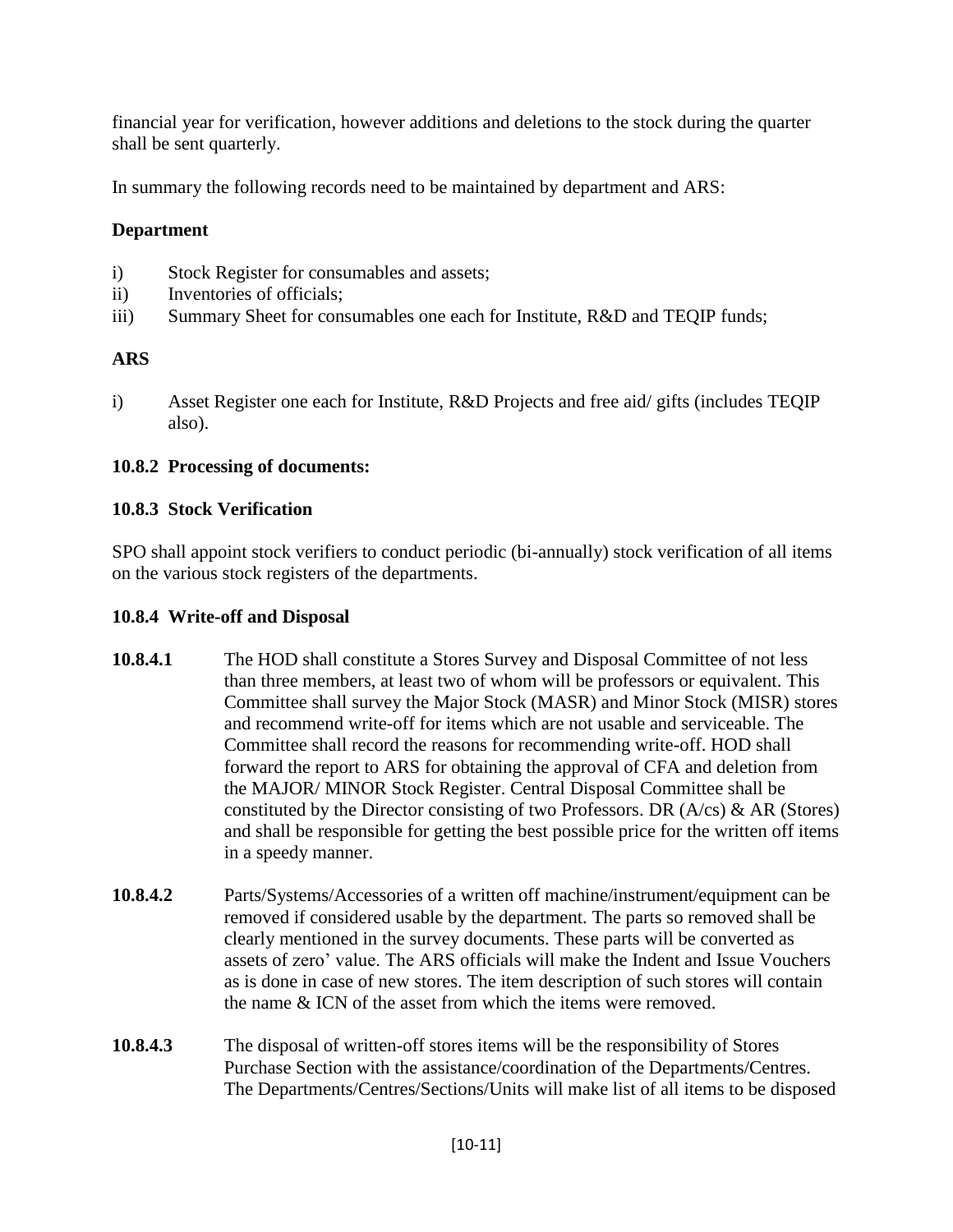off and send the same to AR (Stores). The Stores purchase Section will get in touch with the Vendors/ Kabaries and inform the concerned Departments/ Centres/ Sections/ Units about the date of auction/disposal. The Stores Purchase Section will act as a facilitator in the disposal of written off stores items through the Central Disposal Committee. On the finalized date, the small items will be transferred by the concerned Department/Centre/ Section/Unit at one place and the heavy items will remain in the respective Departments/ Centres. While the smaller items will be auctioned / disposed at one place, for heavy items, the AR (Stores) will take the vendor(s) to respective Departments/Centres. The process will be periodic. The disposal shall be arranged at least twice a year. The deletion from the Assets should not be made till the final disposal.

#### **10.8.5 Upgradation of Assets**

In case of upgradation or purchase of assets under buy back arrangement, the old asset which has been upgraded or exchanged will be treated as written-off i.e. its value will be written-off from the records. The upgraded new asset will be entered in records. In case of upgradation, the sum of cost of old asset and the differential cost paid, will be considered as cost of the upgraded asset, however in case of buy back the sum of the disposal value of the old asset and the differential cost paid will be considered as cost of the new asset.

#### **10.8.6 Transfer of Stores**

Transfer of stores within the institute from one department to another and from one official to another can be done. A transfer voucher will be filled by official of the department and sent to ARS for entering in Stock Register.

## **10.9 IMPLEMENTATION OF RULES**

The Institute shall lay down guidelines specifying normal time for each of the processing function under these rules so that all actions are completed expeditiously.

## **10.10 INTERPRETATION OF RULES:**

Wherever difficulties arise in interpreting these rules or relaxations are required for smooth functioning of research and teaching work, the Director shall be the Competent Authority for approval on behalf of the Board of Governors.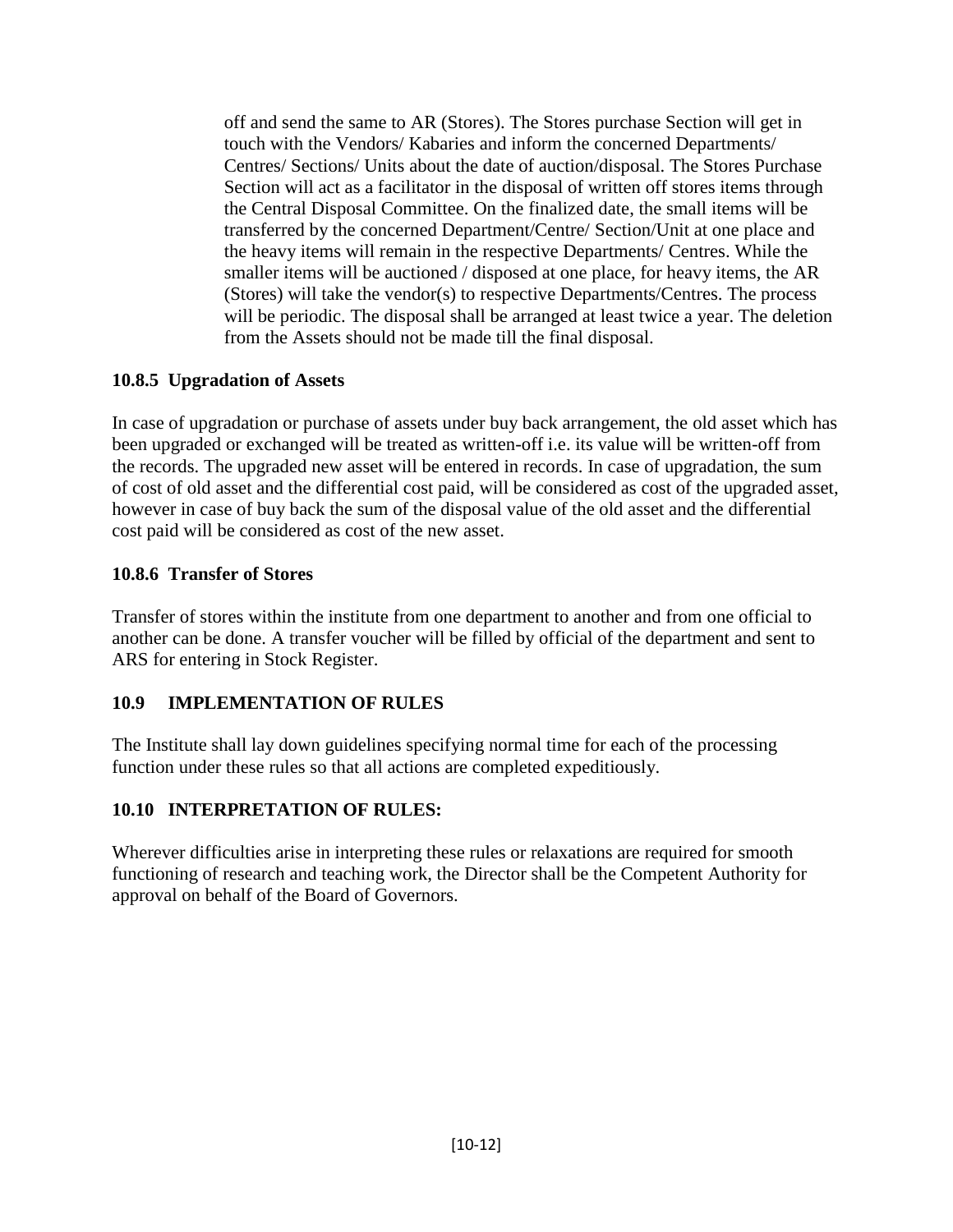#### **After the Completion of Purchase and Arrival of Goods (A)**

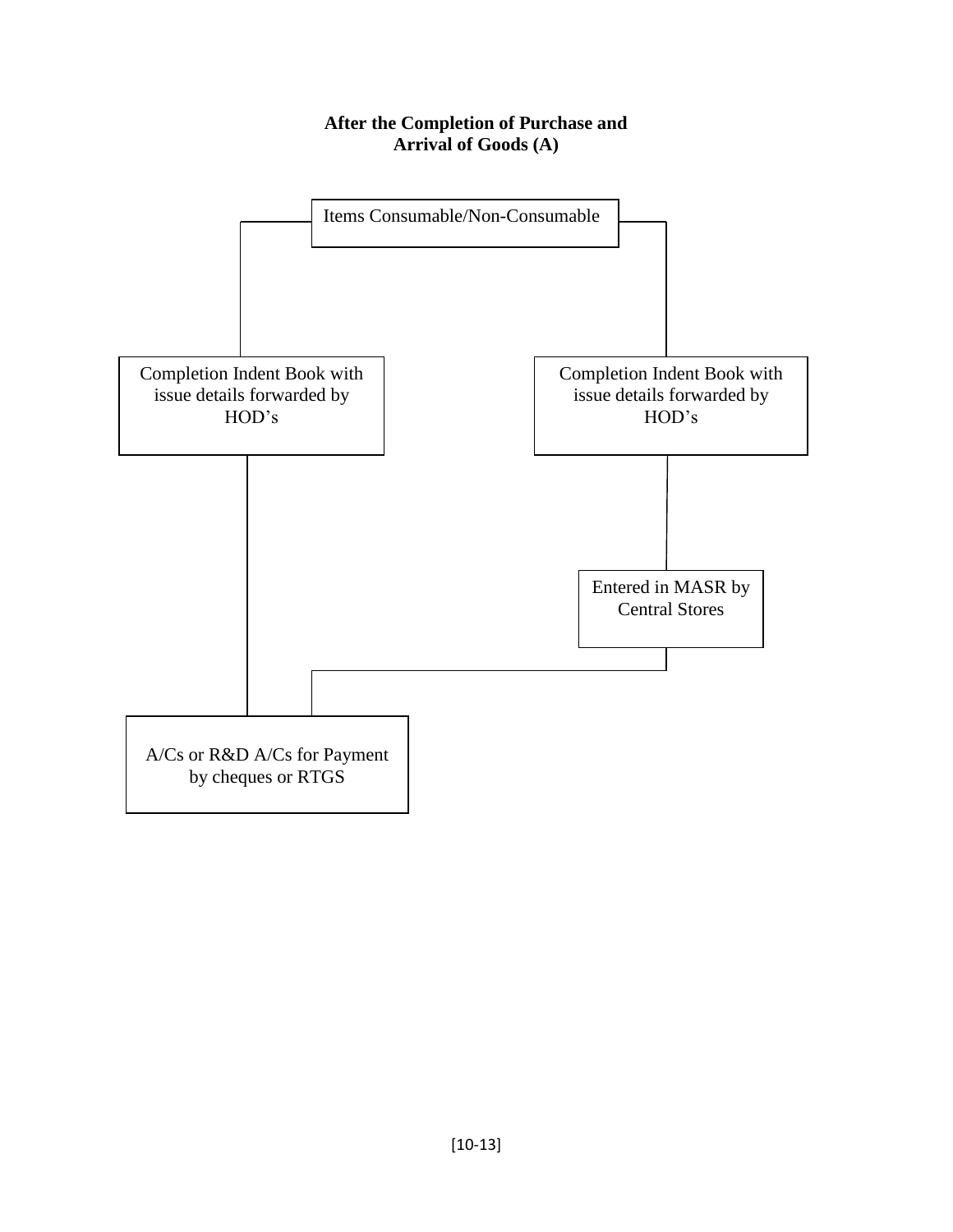#### **Purchase through Quotations**

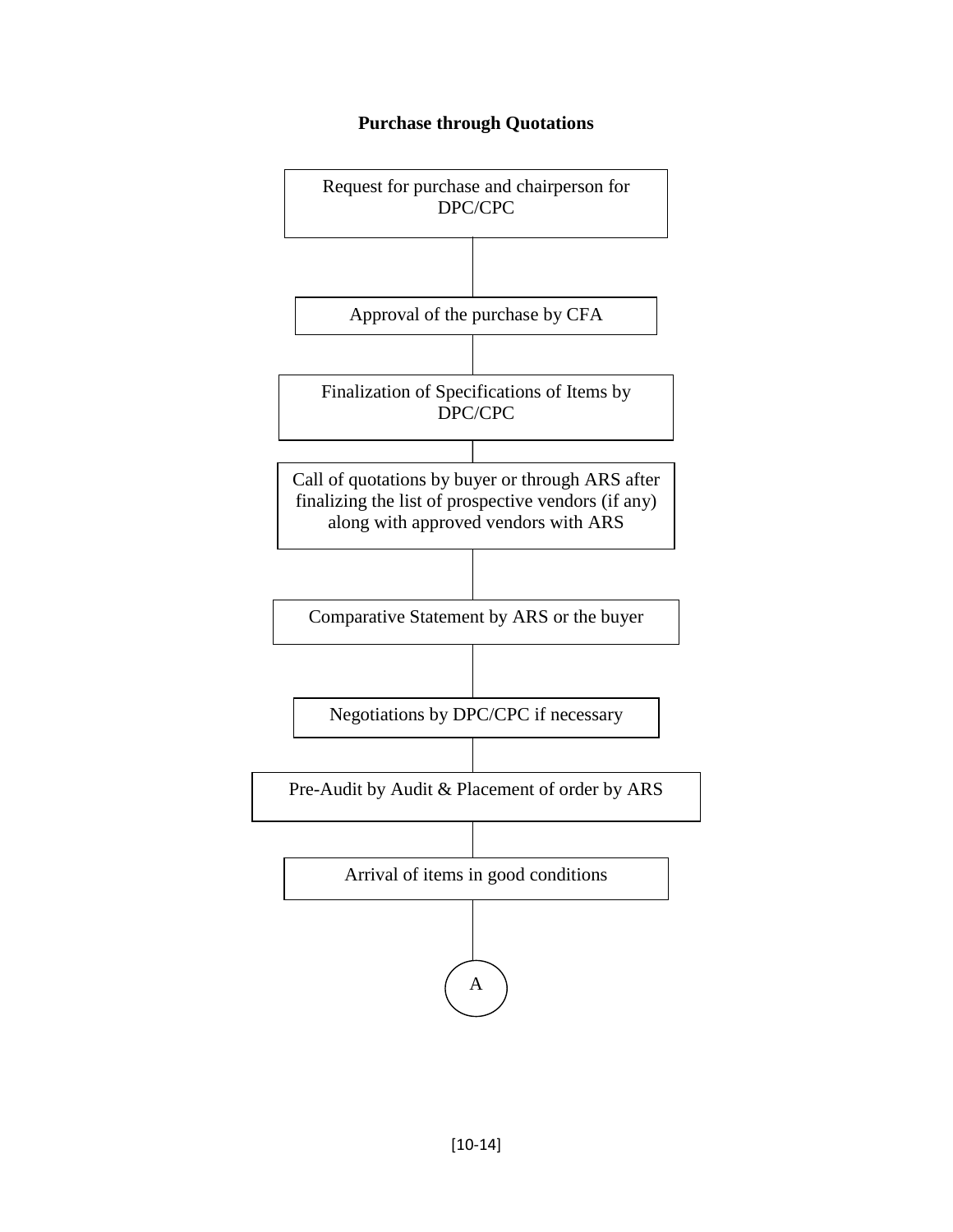# Annexure-A **MALAVIYA NATIONAL INSTITUTE OF TECHNOLOGY, JAIPUR**

# INDENT PERFORMA

PART A

(To be filled by Indenter)

| $\mathbf{1}$    | <b>NAME OF INDENTER</b>                                                      |        |
|-----------------|------------------------------------------------------------------------------|--------|
| $\overline{2}$  | Designation                                                                  |        |
| $\overline{3}$  | Department                                                                   |        |
| $\overline{4}$  | Project / Lab (if any)                                                       |        |
| $\overline{5}$  | Date of submission of<br>Indent                                              |        |
| 6               | Name of Item                                                                 |        |
| $\tau$          | Quantity                                                                     |        |
| $\overline{8}$  |                                                                              |        |
|                 |                                                                              |        |
|                 |                                                                              |        |
|                 |                                                                              |        |
|                 | Specifications (Attach a<br>separate sheet, if required)                     |        |
|                 |                                                                              |        |
|                 |                                                                              |        |
|                 |                                                                              |        |
|                 |                                                                              |        |
| 9               | Are these specifications<br>specific to some brands?                         | Yes/No |
| $\overline{10}$ | Specifications are<br>proprietary / competitive in<br>nature.                | Yes/No |
| $\overline{11}$ | Approx. Cost in Rs. / USD                                                    |        |
| $\overline{12}$ | Whether item had been<br>Purchased Earlier in<br>department? if yes, Details | Yes/No |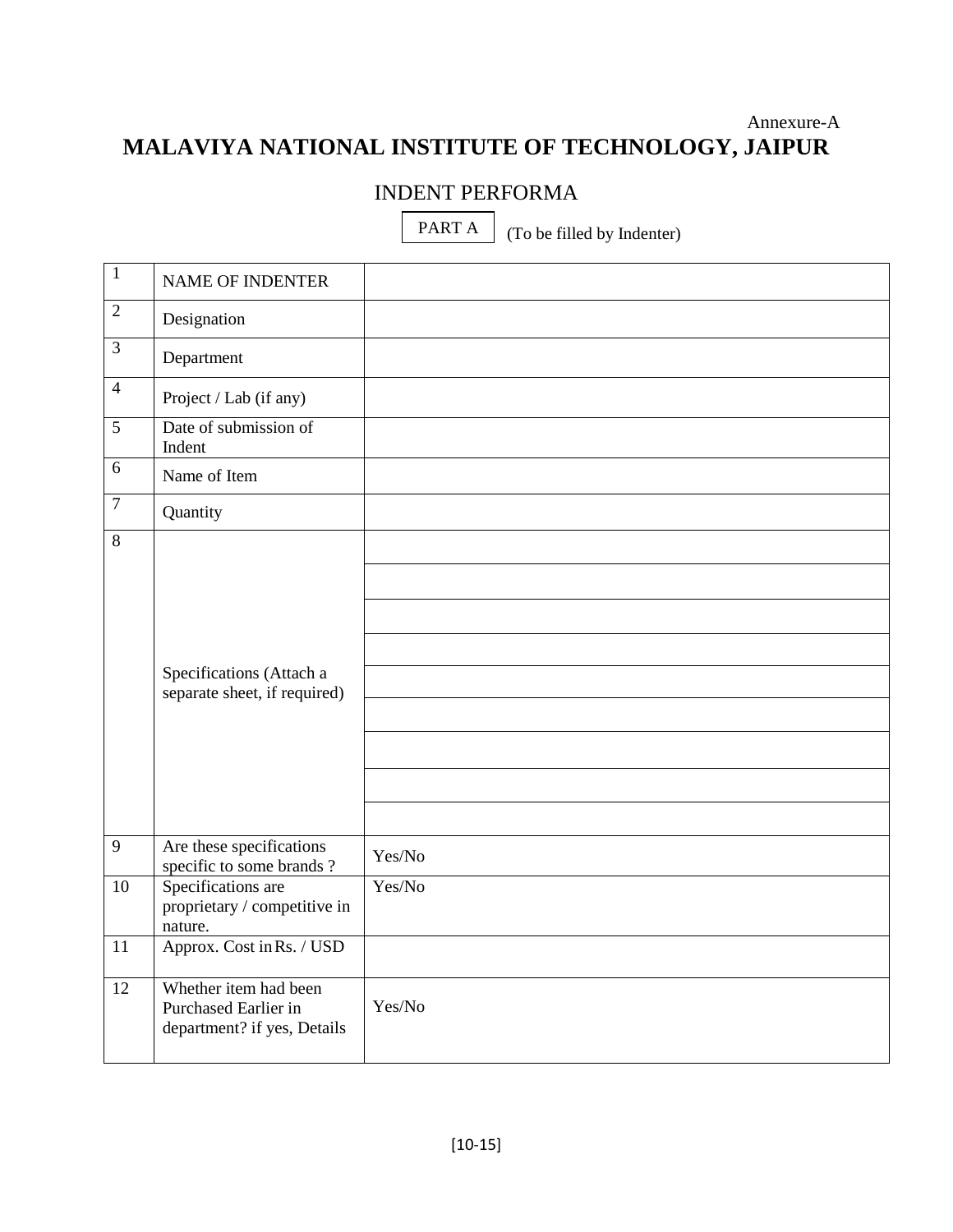| $\overline{13}$ | Chargeable to MNIT / DST<br>/ TEQIP / other Agency                                           |  |
|-----------------|----------------------------------------------------------------------------------------------|--|
| $\overline{14}$ | Is there any Specific<br>guidelines/procedure for<br>purchase suggested by<br>funding agency |  |
| $\overline{15}$ | List of Vendors (If<br>available)                                                            |  |
| 16              | Urgency (if any) please<br>record reasons                                                    |  |

# **Signature of Indenter**

PART B

(To be filled by HOD)

Observation of HOD (if any)

Recommended / not recommended / recommended as amended

**Signature of Head of Department**